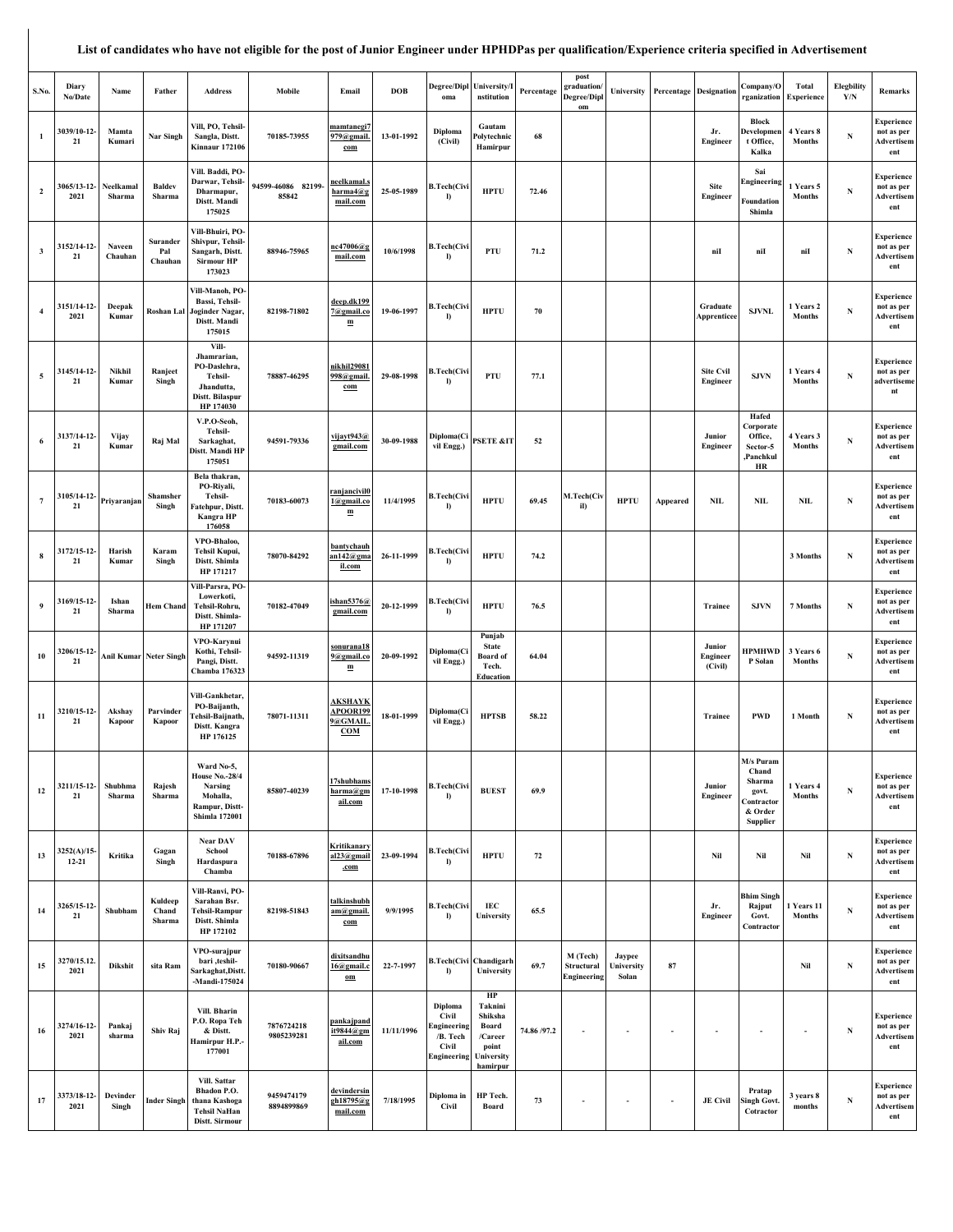| 18 | 3379/18-12-<br>2021      | Jitender<br>rana           | Jaiveer<br>rana          | Flat No. 3 2nd<br>Floor sahoni<br><b>Building</b><br>Opposite<br>Syndicate bank<br>Kotlanala Solan-<br>173212 | 9857258471                  | jitender9ra<br>na@gmail.o<br>$\underline{\mathbf{om}}$              | 11/16/1996             | (B.Tech)<br>Civil<br>Engineering                                        | Bahra<br>University                         | 87.4        |     |                          |                          | <b>Site</b><br>Apprentice/<br><b>Site</b><br>Engineer | SJVN/Bhar<br>at<br>Constructio<br>n/ SSIPL                               | 1 year 11<br>months  | N           | <b>Experience</b><br>not as per<br>Advertisem<br>ent |
|----|--------------------------|----------------------------|--------------------------|---------------------------------------------------------------------------------------------------------------|-----------------------------|---------------------------------------------------------------------|------------------------|-------------------------------------------------------------------------|---------------------------------------------|-------------|-----|--------------------------|--------------------------|-------------------------------------------------------|--------------------------------------------------------------------------|----------------------|-------------|------------------------------------------------------|
| 19 | 3409/18.12.<br>21        | <b>Vivek</b><br>Kashyap    | Hem Raj                  | Raj Cottage<br><b>Lower Dhanda</b><br><b>Tutu Shimla-</b><br>171011                                           | 94598-80294                 | vivekkashva<br>p708@gmai<br>l.com                                   | 15.08.1998             | <b>BTech</b> in<br>Civil<br>Engineering                                 | JP<br>University                            | 73          | Nil | Nil                      | Nil                      | Apprentice<br>Trainee<br>(Graduate<br>Civil)          | <b>SJVNL Ltd.</b>                                                        | 1 years 4<br>months  | ${\bf N}$   | <b>Experience</b><br>not as per<br>Advertisem<br>ent |
| 20 | 3416/18.12.<br>21        | Amit<br>Kumar              | Ashok<br>Kumar           | Vill. Upper<br>Lasrana PO &<br><b>Teh. Sandhole</b><br>Distt. Mandi<br>(HP)-176090                            | 82192-26175                 | <u>sharmaamit</u><br>5928@gmai<br>l.com                             | 13.06.1998             | Diploma in<br>Civil<br>Engineering                                      | <b>HPTSB</b>                                | 64          | Nil | Nil                      | Nil                      | Site<br>Engineer                                      | Unipro<br>Techno<br>Infrastructu<br>re Pvt. Ltd.                         | 2 years 5<br>months  | N           | Experience<br>not as per<br>Advertisem<br>ent        |
| 21 | 3433/18.12.<br>21        | Ganesh<br>Kumar<br>Bhargav | Ratana<br>Ram<br>Bhargav | Nai Sabji<br>Mandi ke Piche,<br><b>Bangla Nagar</b><br>Bikaner,<br>Rajasthan-<br>334004                       | 94148-41846                 | <b>bhargavbil</b><br>aner@gmai<br>.com                              | 10.05.1993             | Diploma in<br>Civil<br>Engineering                                      | <b>BTER</b>                                 | 66.28       | Nil | Nil                      | Nil                      | Junior<br>Engineer                                    | NCC Ltd.                                                                 | 6 years              | N           | Out of HP                                            |
| 22 | 3467/20.12.<br>21        | Pooja                      | Roshan Lal               | C/o Pankaj<br>Syal, VPO<br>Sagoor, Teh.<br>Baijnath,<br><b>Sagoor Khas</b><br>(778), Kangra<br>(HP)-176063    | 89881-69929/82199-<br>34842 | puju.chaud<br>hary1996@<br>gmail.com                                | 14.03.1996             | <b>Btech</b> in<br>Civil<br>Engineering                                 | Sri Sai<br><b>University</b><br>Palampur    | 78.83       | Nil | Nil                      | Nil                      | Graduate<br>Apprenticee                               | SJVNL Ltd.                                                               | 1 years 10<br>months | N           | <b>Experience</b><br>not as per<br>Advertisem<br>ent |
| 23 | 3468/<br>20.12.21        | Akshav<br>Kumar            | Hukam<br>Chand           | VPO Behna,<br><b>Teh. Balh, Distt</b><br>Mandi (HP)-<br>175006                                                | 70183-08123                 | <u>Akshavthak</u><br>ur41332@g<br>mail.com                          | 05.09.1993             | Diploma in<br>Civil<br>Engineering                                      | HPTSB,<br>Dharamshal<br>a                   | 62          | Nil | Nil                      | Nil                      | JE (Civil)                                            | Harjeet<br>Singh<br>Contractors                                          | 3 years              | $\mathbf N$ | Experience<br>not as per<br>Advertisem<br>ent        |
| 24 | 3469/<br>20.12.21        | Chandan<br>Kumar           | Raghuvir<br>Singh        | Vill. Lakhroon<br>Ward No. 5, PO<br>Jassana, Teh.<br><b>Bangana Distt.</b><br>Una (HP)-<br>174307             | 88942-25609                 | er.Katnoria<br>89@gmail.c<br>$om$                                   | 02.12.1992             | П<br>(Draughtsm<br>an Civil)/<br>Diploma in<br>Civil                    | NCVT/<br><b>HPTSB</b>                       | 67.77/57.27 | Nil | Nil                      | Nil                      | <b>Site</b><br>Supervisor                             | M/s Ajay<br>Kumar<br>Govt. Cont.                                         | 4 years 8<br>months  | N           | Experience<br>not as per<br>Advertisem<br>ent        |
| 25 | 3481/20.12.<br>21        | Daleep<br>Kumar            | Ranjeet<br>Singh         | Vill. Dari, PO<br>Shalla Teh.<br><b>Chachyot Distt.</b><br>Mandi (HP)-<br>175028                              | 70183-48218                 | DaleepKum<br>$\mathbf{a}$<br><b>DaleepKum</b><br>ar96@gmail<br>.com | 27.11.1990             | Diploma in<br>Civil<br>Engineering                                      | HPTSB,<br>Dharamshal<br>a                   | 57.49       | Nil | Nil                      | Nil                      | Nil                                                   | Nil                                                                      | Nil                  | N           | Experience<br>not as per<br>Advertisem<br>ent        |
| 26 | 3484/<br>20.12.21        | Pushap Raj<br>Sharma       | Duni Chand               | Vill. Dakhyut<br>PO Dangar Teh<br>Ghumarwin<br>Distt. Bilaspur<br>(HP)-174023                                 | 94181-75578                 | Pushap666<br>@gmail.co<br>${\bf m}$                                 | 23.10.1992             | Diploma in<br>Civil<br>Engineering                                      | HPTSB,<br>Dharamshal<br>a                   | 66.7        | Nil | Nil                      | Nil                      | Supervisor                                            | Mohit<br>Kaushal<br>Govt.<br>Contractor                                  | 4 years 7<br>months  | N           | Experience<br>not as per<br>Advertisem<br>ent        |
| 27 | 3485/<br>20.12.21        | Kulbhushan                 | Atma Ram                 | Vill. Brelingi<br>PO Kothi Teh.<br><b>Kalpa Distt</b><br>Kinnaur (HP)-<br>172107                              | 70188-40150                 | Kulbhushar<br>negi2@gma<br>il.com                                   | 17.08.1995             | Diploma in<br>Civil<br>Engineering<br>B.Tech in<br>Civil<br>Engineering | HPTSB,<br>Dharamshal<br>a/HPTU,<br>Hamirpur | 71.62/64.66 | Nil | Nil                      | Nil                      | Nil                                                   | Nil                                                                      | Nil                  | N           | Experience<br>not as per<br>Advertisem<br>ent        |
| 28 | 3557/21/12/<br>21        | Naveen<br>Kumar            | Rup lal                  | VPO. Savri,<br>Teh. Dhera,<br>Distt. Kangra,<br>176027                                                        | 7018941577                  | naveen1418<br>5kumar@g<br>mail.com                                  | 11/23/1997             | <b>B.</b> Tech<br>Civil                                                 | SSU<br>Palampur                             | 60          |     |                          |                          | ×,                                                    | Multitech<br>Constructio<br>$\mathbf{n}$                                 | 4 months             | N           | Experience<br>not as per<br>Advertisem<br>ent        |
|    | 3565/21/12/<br>$\bf{21}$ | Samiksha                   | Dhyan<br>Singh           | Vill. Majholi,<br>P.O.<br>Dhamandri,<br>Teh. Theog,<br>Distt. Shimla,<br>171209                               | 7650804227                  | samikshamo<br>.com                                                  | $ehta@gmail$ 10/1/1993 | diplona in<br>civil engg.                                               | <b>HPTSB</b>                                | 74          |     |                          |                          | <b>Site</b><br>Engineer                               | G.K. and<br>R.K.<br>construtions                                         | 4 years              | N           | <b>Experience</b><br>not as per<br>Advertisem<br>ent |
| 30 | 3567/21/12<br>/21        | Hem Singh                  | Mohan<br>Singh           | Vill. Bhalwani,<br>P.O. Galma,<br>Teh. Balh,<br>Distt. Mandi,<br>175008                                       | 9816652761                  | hemsinghy<br>erma8@gm<br>ail.com                                    | 9/1/1967               | Diploma<br>in civil<br>Enginner                                         | Tech<br>Education<br>Board<br>Jhodpur       | 59          |     | $\sim$                   |                          | Sr. C.<br>Manager                                     | Rana<br>Builders<br>Ltd.                                                 | 28 years             | $_{\rm N}$  | Age above<br>than 45<br>year                         |
| 31 | 3569/21/12/<br>21        | Prakash<br>Chand           | Bhuri<br>Chand           | <b>U.S Club</b><br><b>Shimla Block</b><br>No. 17 set no. 20-<br>В                                             | 7018429749                  | prakash.097<br>chand@gm<br>ail.com                                  | 2/23/1999              | <b>B.Tech</b><br>Civil                                                  | <b>HPTU</b>                                 | 68          |     | $\sim$                   |                          | $\sim$                                                |                                                                          | ٠                    | N           | Experience<br>not as per<br>Advertisem<br>ent        |
| 32 | 3629/21/12/<br>21        | Rajan                      | tilk raj                 | vill. Mairi<br>teh.amb.distt.<br>una 173210                                                                   | 8580432871                  | rajankumar<br>$11600$ @gam<br>il.com                                | 2/24/1998              | Diploma in<br>Civil<br>Engineer                                         | <b>HPTSB</b>                                | 67          |     | $\overline{\phantom{a}}$ | $\overline{\phantom{a}}$ | civil engg.                                           | unique<br>architects<br>&<br>consultant<br>(amb) H.P                     | 3 years              | ${\bf N}$   | Experience<br>not as per<br>Advertisem<br>ent        |
| 33 | 3631/21/12/<br>21        | Pankaj<br>Kumar            | hansh raj                | Vill. Daour p.o<br>dhaban<br>eh.balh. Mandi<br>175027                                                         | 8628844890                  | pankubhard<br>waj03@gam<br>il.com                                   | 2/6/2002               | Diploma in<br>Civil<br>Engineer                                         | <b>HPTSB</b>                                | 72          |     |                          |                          |                                                       |                                                                          |                      | ${\bf N}$   | Experience<br>not as per<br>Advertisem<br>ent        |
| 34 | 3650/21/12/<br>21        | Shailja                    | shyam lal                | Vill. Nela, PO,<br>Dvdar, Teh.<br>Saoar.nela(342)<br>Mandi, 175001                                            | 8278706012                  | shailjathak<br>r786@gma<br>il.com                                   | 1/10/1992              | <b>B.Tech</b><br>Civil                                                  | manav<br>Bharti<br>Univ.                    | 81          |     | $\sim$                   | $\overline{\phantom{a}}$ | AE(App)<br>Civil                                      | <b>HPPCL</b>                                                             | 1 year 6<br>months   | N           | Experience<br>not as per<br>Advertisem<br>ent        |
| 35 | 3669/21/12/<br>21        | Nitesh<br>kumar            | tilak raj                | VPO. Near<br>chowk teh.balh<br>distt. mandi<br>175008                                                         | 9816022521                  | <b>thakurnites</b><br>h319@gmai<br>l.com                            | 3/8/1991               | Diploma in<br>Civil                                                     | Punjab<br>techical<br>board                 | 58          |     |                          | $\overline{\phantom{a}}$ | Assistant<br>Civil/Site<br>Engineer                   | hindustan<br>contstrution<br>:omp./Prem<br><b>Lal Govt</b><br>Contractor | 3 Years 9<br>mnths   | N           | <b>Experience</b><br>not as per<br>Advertisem<br>ent |
| 36 | 3698/22/12/<br>21        | Kartik<br>mahajan          | kamal<br>gupta           | padma bhawan<br>pandol road<br>baijnath<br>teh.bajinath<br>distt. kangra<br>176125                            | 7340941568                  | kartikgupta<br>aoc@gmail<br>com                                     | 10/14/1997             | Diploma in<br><b>Civil</b>                                              | <b>HPSBTE</b>                               | 66          |     | $\sim$                   |                          | site engg                                             | anshul<br>gupta govt<br>cont.                                            | 2 years 1<br>month   | N           | Experience<br>not as per<br>Advertisem<br>ent        |
| 37 | 3706/22-12-<br>2021      | Akshit<br>Sharma           | Ghanshyam                | Vill. DolangiPO<br><b>Balt Tehsil</b><br><b>BalhDistt.Mandi</b><br>-175008                                    | 8544713312                  | <u>akshitshar</u><br>ma3353@g<br>mail.com                           | 1/16/2001 Civil        | <b>B.Tech-</b><br>Engineering                                           | HPTU<br>Hmirpur/<br>MGGEC<br>Kotla Jeori    | 66.4        | Nil | Nil                      | Nil                      | Nil                                                   | Nil                                                                      | Nil                  | ${\bf N}$   | Experience<br>not as per<br>advertiseme<br>nt        |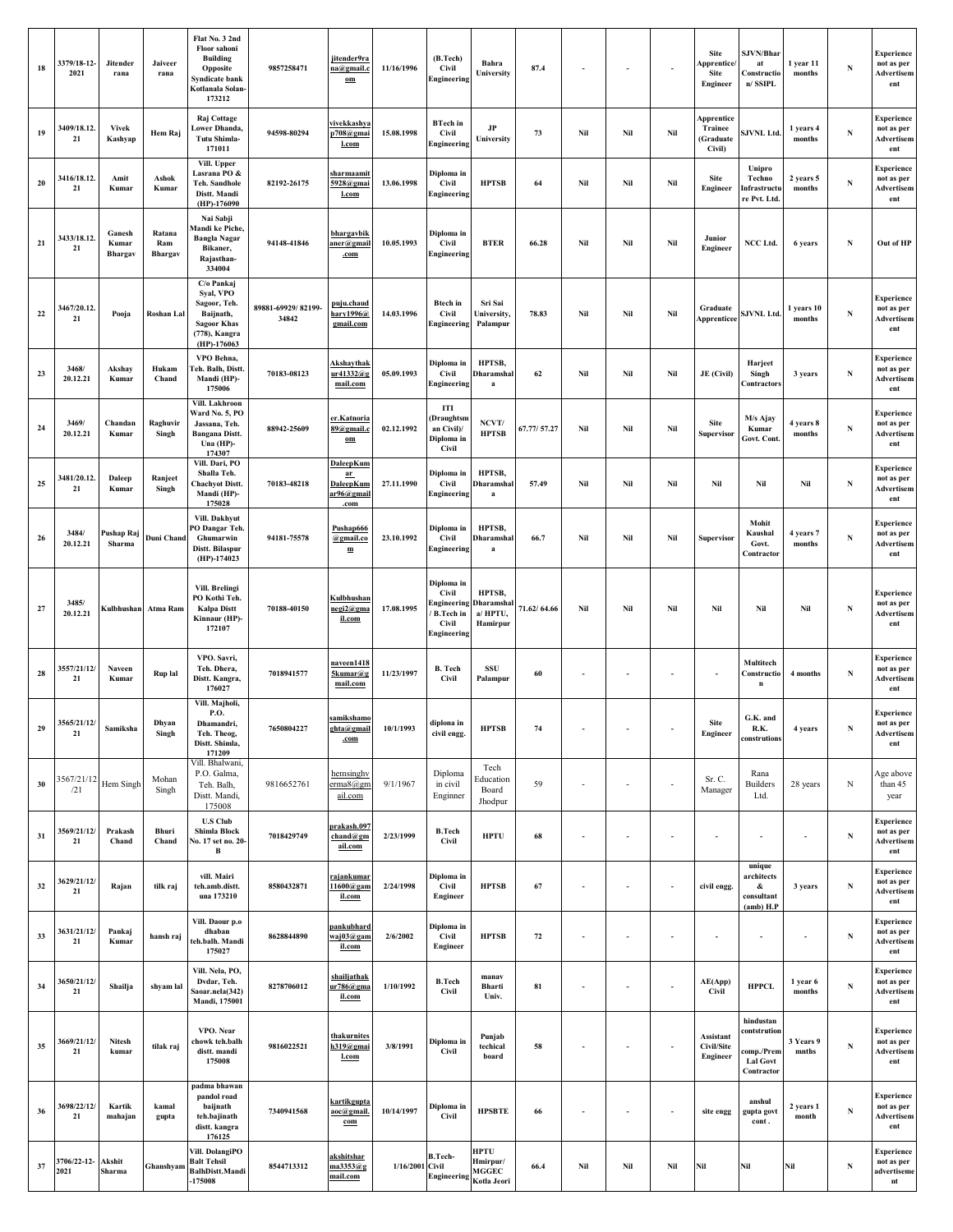| 38       | 3719/22-12- Shivam<br>2021 | Gupta                     | Matidhar<br>Gupta           | Purana Bazar<br><b>Karsog VPO</b><br>Karsog. Mandi-<br>175011                             | 9459941404                | gshivam982<br>@gmail.co<br>m                            | 10/26/1998 Civil | B.tech-<br>Engineering                            | Jaypee<br>University<br>Information<br>&<br><b>Technology</b>                   | 66                       | Nil                           | Nil              | Nil                      | Site<br>Engineer                                                   | Jeet<br>Kumar<br>Guta Govt.<br>contractor                        | 1 year              | ${\bf N}$   | Experience<br>not as per<br>Advertisem<br>ent                        |
|----------|----------------------------|---------------------------|-----------------------------|-------------------------------------------------------------------------------------------|---------------------------|---------------------------------------------------------|------------------|---------------------------------------------------|---------------------------------------------------------------------------------|--------------------------|-------------------------------|------------------|--------------------------|--------------------------------------------------------------------|------------------------------------------------------------------|---------------------|-------------|----------------------------------------------------------------------|
| 39       | 3725/22-12- Monika<br>2021 | Kumari                    | Amrit Lal<br>Gagota         | Vill.Malot PO<br>Lehri Sarail<br>Tehsil<br>Ghumarwin,<br><b>Bilaspur</b>                  | 9459008366                | <u>monikajago</u><br>ta4@gmail.<br>$_{\rm com}$         | 7/25/1993        | <b>B.E-Civil</b><br><b>Engineering Sundernaga</b> | HPU/<br><b>JNGEC</b>                                                            | 64.3                     | Nil                           | Nil              | Nil                      | Lecturer in<br>Civil<br>Engineer<br>cum<br>Procuremen<br>t Officer | <b>MIT Bani/</b><br>Virender<br>Sharma<br>Contractor             | 1 year 09<br>months | N           | Experience<br>not as per<br>Advertisem<br>ent                        |
| 40       | 3726/22-12-<br>2021        | Abhilash<br>Thakur        | Amar Singh                  | VPO Amarpur<br>Tehsil<br>Ghumarwin,<br>Bilaspur-174021                                    | 9459593330,<br>9015277090 | abhilashtha<br>curl11@gm<br><u>ail.com</u>              | 6/5/1992 Civil   | Diploma-<br><b>Engineering Polytech</b>           | HР<br>Takniki<br>Shiksha<br>Board/AIT<br>Nalagarh,<br>Solan                     | 61                       | Nil                           | Nil              | Nil                      | Structure<br>Engineer                                              | <b>GHV</b> India<br>Pnt. Ltd<br>and CDS<br>Infrs<br>Project Ltd. | 3 years             | $\mathbf N$ | Experience<br>not as per<br>Advertisem<br>ent                        |
| 41       | 3728/22-12-<br>2021        | Aakash<br>Kapoor          | Satish<br>Kumar             | Vill Kastain,<br>PO Sarpara,<br>Tehsil Rampur,<br>Shimla-172201                           | 7018299472                | aakashkapo<br>or59@gmail<br>com                         | 8/17/1996 Civil  | Diploma-<br><b>Engineering Banikhet</b>           | HPTSB/Go<br>vt.Poly                                                             | 73.12                    | Nil                           | Nil              | Nil                      | Junior<br>Engineer                                                 | <b>Jitender</b><br>Kumar<br>Guleria<br>Govt.<br>Contractor       | 3 years 01<br>month | N           | Experience<br>not as per<br>Advertisem<br>ent                        |
| 42       | 3731/22-12- Navam<br>2021  | Hans                      | Hans Raj                    | VPO Kohli,<br>Distt. & Tehsil<br><b>Kangra-176056</b>                                     | 7018019209                | <u>navamhans</u><br>9@gmail.co<br>$\mathbf m$           | 8/20/1996 Civil  | Diploma-<br>Engineering                           | <b>HPTSB/Hi</b><br>machal<br><b>Institute of</b><br>Engg. &<br>Tech.<br>Shahpur | 57                       | Nil                           | Nil              | Nil                      | Nil                                                                | Nil                                                              | Nil                 | N           | Experience<br>not as per<br>Advertisem<br>ent                        |
| 43       | 3825/22/12/<br>21          | Rakesh<br>Kumar           | Narain<br>Kumaar            | Vill. Dhaneli,<br>Teh. Churah,<br>Distt. Chamba,<br>176316                                | 8019289497                | $\overline{\phantom{a}}$                                | 3/28/1996        | Diploma in<br><b>Civil</b>                        | Surjinder<br>university                                                         | First<br><b>Division</b> | ×,                            | ٠                | ×,                       | ٠                                                                  | ٠                                                                | ٠                   | ${\bf N}$   | Experience<br>not as per<br>Advertisem<br>ent                        |
| 44       | 3888/23/12/<br>21          | Sahil<br>lakherwal        | shiv ram                    | Vill.<br>Lakhred.po.<br>Kujabalh.<br>teh.sandhole,<br>distt. mandi<br>176090              | 7018886829                | sahillakher<br>wal@gmail.<br>com                        | 9/11/1997        | <b>B.tech civil</b>                               | <b>HPTU</b>                                                                     | 55                       |                               | ×                | $\sim$                   | Sub<br>contractor                                                  | unipro<br>techno<br>infrastructu<br>re pvt. Ltd.                 | 1 years 3<br>months | ${\bf N}$   | Experience<br>not as per<br>Advertisem<br>ent                        |
| 45       | 3892/23.12.<br>21          | Ritika<br>Sharma          | Satya dev<br>sharma         | Vill. Pauli PO &<br>Tehsil Rohru,<br>Shimla-171207                                        | 86270-19423               | <u>ritikasharm</u><br>$\frac{1}{198160}$ @gm<br>ail.com | 20.01.1998       | Diploma in<br>Civil                               | <b>HPTEB</b><br>D/Shala                                                         | 80                       | ×.                            | ä,               | $\sim$                   | JE                                                                 | Virender<br>Thakur<br>Eng. &<br>Const.<br><b>Supplier</b>        | 2 year 5<br>months  | N           | Experience<br>not as per<br>Advertisem<br>ent                        |
| 46       | 3924/23/12/<br>21          | Vikram<br>Thakur          | <b>Sher Singh</b><br>Thakur | Vill.<br>Rakhghansot(13<br>5) Solan, H.P.,<br>174101                                      | 9805672252                | <u>vikramthak</u><br>ır6812@gm<br>ail.com               | 5/26/1999        | B. Tech.<br>Civil                                 | chitkara<br>univ                                                                | $72\,$                   |                               | ä,               | ÷,                       | <b>GET</b>                                                         | Mega<br>ngineering<br>and<br>infrastructu<br>re limited          | 5 months            | $\mathbf N$ | Experience<br>not as per<br>advertiseme<br>nt                        |
| $\bf 47$ | 3929/23/12/<br>21          | Meena<br>Kumari           | <b>Sukh Dev</b>             | VPO. Panjgain,<br>Teh. Sadar,<br>Distt. Bilaspur,<br>174012                               | 8219276603                | <u>meenadhim</u><br>$an149$ @gma<br>il.com              | 8/7/1993         | B. Tech.<br>Civil                                 | Bahara<br>University                                                            | $60-$                    |                               | ×,               | $\overline{\phantom{a}}$ | Site engg.                                                         | V.K<br>Mangla<br>Baddi                                           | 1 year 2<br>months  | $\mathbf N$ | Experience<br>not as per<br>Advertisem<br>ent                        |
| 48       | 3938/23/12/<br>21          | Diksha Devi Parmanand     |                             | Vill. Gajnoha,<br>PO. Randhara,<br>Teh. Balh, Distt.<br>Mandi, 175008                     | 8219305297                | <u>dikshadiksh</u><br>ayaday@24<br>97gmail.co<br>m      | 4/2/1997         | B. tech.<br><b>Civil</b>                          | Abhilashi<br>uniersity                                                          | 65                       |                               | $\sim$           | $\overline{\phantom{a}}$ | <b>Civil Engg.</b>                                                 | <b>Supreme</b><br>nsfrastruct<br>ure India<br>Ltd.               | 1 year 7<br>months  | $\mathbf N$ | Experience<br>not as per<br>advertiseme<br>nt                        |
| 49       | 3940/23/12/<br>21          | Vijay<br>kumar            | <b>Prem Singh</b>           | Vill. Khuddi,<br>PO. Khahan,<br>Teh. Sarkaghat,<br>Distt. Mandi,<br>175049                | 9857354269                | invinciblevi<br>cky4@gmai<br>l.com                      | 1/16/1997        | Diploma in<br>Civil                               | <b>HPTSB</b>                                                                    | 59                       |                               | ×                | $\overline{\phantom{a}}$ | Site Engg.                                                         | AL KABIR<br>construction<br>pvt. Ltd.                            | 3 years 1<br>month  | N           | Experience<br>not as per<br>advertiseme<br>nt                        |
| 50       | 3943/23/12/<br>$\bf{21}$   | Neeraj<br>Jhistu          | Ramesh<br>Jhistu            | Vill.<br>Garajubber,<br>Kumarsain<br>siwan Shimla,<br>172027                              | 9805172225                | neerajhisht<br>u@gmail.co<br>m                          | 6/25/1991        | B. Tech.<br>Civil                                 | <b>APG Goyal</b><br>Shimla<br>University                                        | 70                       |                               |                  |                          |                                                                    |                                                                  |                     | ${\bf N}$   | experience<br>not as per<br>advertiseme<br>nt                        |
| 51       | 3965/23/12/<br>21          | <b>Rupesh</b>             | Sukha Ram                   | Vill. Chakrot,<br>Po. maloh, Teh.<br>Sundernagar,<br>Distt. Mandi,<br>175018              | 9857605176                | repeshasn55<br>@gmail.co<br>$\mathbf{m}$                | 11/26/1993       | Diploma in<br><b>Civil</b>                        | <b>HPTSB</b>                                                                    | 54                       | Ĭ.                            | ×                | ×                        | J.E/Site<br>engg.                                                  | MLSM clg.<br>And KDN<br>govt.<br>Contractor                      | 4 years 4<br>month  | ${\bf N}$   | Experience<br>not as per<br>Advertisem<br>ent                        |
| 52       | 3966/23/12/<br>21          | Anuradha                  | Mehar<br>Chand              | Vill. Sagroh, Po.<br>Samirpur, Teh.<br>Tauni devi,<br>Distt.<br>Hamirpur,<br>177601       | 809177500                 | <u>anuradhach</u><br>andel864@g<br>mail.com             | 12/27/1992       | <b>B.tech Civil</b>                               | <b>SIET</b><br><b>Bilaspur</b>                                                  | 67                       | M. tech<br><b>Civil</b>       | CPU<br>hamirpur  | 91                       | nil                                                                | <b>HPPWD</b>                                                     | Nil                 | $\mathbf N$ | Experience<br>not as per<br>Advertisem<br>ent                        |
| 53       | 3969/23/12/<br>21          | Kshitij<br>Tandon         | Mahesh<br>Tandon            | Tandon niwas,<br>Vill. Haler<br>Kalan, Jayanti<br>vihar, Distt.<br>Kangra, 175121         | 7018156412                | ktandon37<br>@gmail.co<br>m                             | 2/1/1995         | <b>B.</b> Tech<br><b>Civil</b>                    | JP<br>university                                                                | 76                       | M.tech<br>structurla<br>engg. | <b>IIT Mandi</b> | 78                       | Project<br>associator                                              | <b>IIT Mandi</b>                                                 | 1 year              | ${\bf N}$   | <b>Experience</b><br>not as per<br>Advertisem<br>ent                 |
| 54       | 3983/23-12-<br>21          | Abhinav<br>Rawat          | yashpal<br>rawat            | Vill. Bathwa<br>.po. Kaloti. teh.<br>Chirgaon Distt.<br><b>Shimlas171208</b>              | 8219863488                | <u>rawatabhin</u><br>av74@gasm<br>il.com                | 10/30/1994       | b.tech civil                                      | <b>APG Goyal</b><br>Shimla<br>University                                        | <b>4.85 CGPA</b>         |                               |                  | ÷,                       | J.E                                                                | Vikram<br>RithwanA<br>class Govt.<br>Contretor                   | 1 year 6<br>months  | N           | Experience<br>not as per<br>Advertisem<br>ent                        |
| 55       | 3986/23/12/<br>21          | Vikram<br>Sharma          | bhup singh                  | vill. Lani, Po.<br>Koti/boonch,<br>Teh. Shillai,<br>Distt. Sirmour,<br>173027             | 8894378363                | <u>vikram.man</u><br>seth96@gm<br>ail.com               | 6/19/1996        | B. tech civil                                     | <b>HPTU</b>                                                                     | 82                       |                               |                  | ٠                        | J.E                                                                | <b>HPPWD</b>                                                     | 1 year 9<br>months  | ${\bf N}$   | Experience<br>not as per<br>Advertisem<br>ent                        |
| 56       | 3987/23/12/<br>21          | <b>Bhuvnesh</b><br>Sharma | Moti Lal<br>Sharma          | <b>Block No. 7 set</b><br>no. 5, forest<br>colony, khalini<br>shimla-02                   | 9817582290                | <u>bhuvisharm</u><br>a080@gmai<br>l.com                 | 7/8/1998         | Diploma In<br>Computer<br>engg.                   | <b>HPTSB</b>                                                                    | 58                       |                               | ٠                | $\overline{\phantom{a}}$ |                                                                    | hotel snow<br>peak<br>retreate<br>Manali/<br>Ekart<br>Logistics  | 3 years             | $\mathbf N$ | Qualificatio<br>n &<br>Experience<br>not as per<br>Advertisem<br>ent |
| 57       | 4056/23/12/<br>21          | Shilpa Devi               | Narottom<br>Chand           | Vill.<br>Guharmajhwari.<br>PO. Upper<br>Bhambla, Teh.<br>Balwara, Distt.<br>Mandi, 175004 | 8580909947                | anku980594<br>9486@gmai<br>l.com                        | 1/30/2003        | Diploma in<br>Pol. Tech                           | <b>HPTSB</b>                                                                    | 67                       |                               | ä,               |                          |                                                                    | $\overline{\phantom{a}}$                                         |                     | ${\bf N}$   | Experience<br>not as per<br>Advertisem<br>ent                        |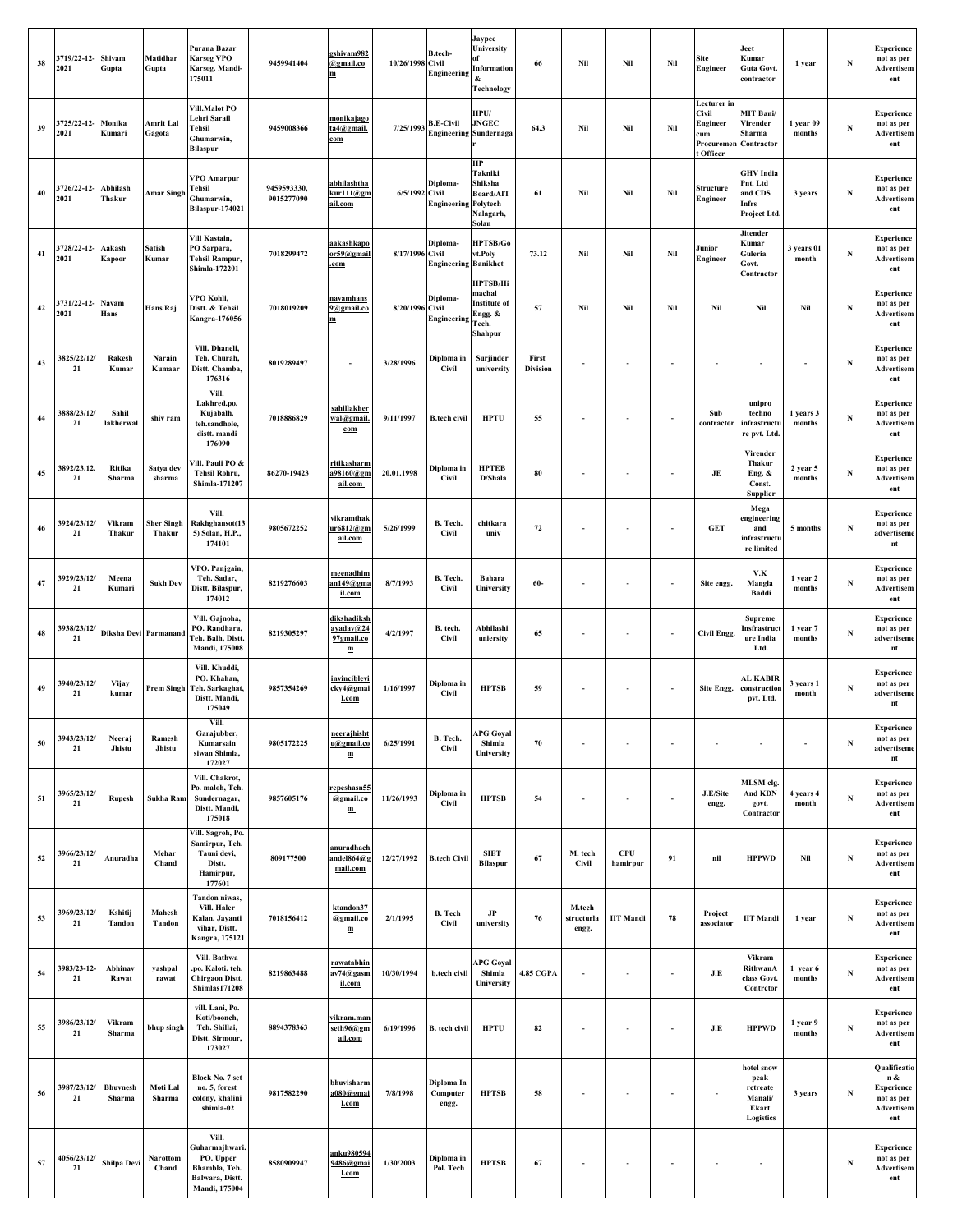| 58     | 4068/23.12.<br>21 | Deven<br>Mahajan          | Tilak Raj<br>Gupta                          | Vill. Sanvardh<br>PO Talyhar<br><b>Tehsil Saddar</b><br>Mandi-175001                                                                | 98171-77844               | deven.maha<br>jan.22@gm<br>ail.com                            | 18.02.1999 | <b>B.Tech</b><br>Civil                       | JP<br>University                  | 70                       |                          |                                   |                          | Civil Eng.                                                    | <b>HPPWD</b><br>Mandi,<br>DKS<br>construction<br>Pvt. Ltd                                                  | 1 year 7<br>months        | $\mathbf N$ | Experience<br>not as per<br>Advertisem<br>ent                  |
|--------|-------------------|---------------------------|---------------------------------------------|-------------------------------------------------------------------------------------------------------------------------------------|---------------------------|---------------------------------------------------------------|------------|----------------------------------------------|-----------------------------------|--------------------------|--------------------------|-----------------------------------|--------------------------|---------------------------------------------------------------|------------------------------------------------------------------------------------------------------------|---------------------------|-------------|----------------------------------------------------------------|
| 59     | 4073/23.12.<br>21 | Rakesh                    | <b>Amar Singh</b>                           | VPO Nerwa<br><b>Tehsil Chopal</b><br>Shimla-171210                                                                                  | 98153-20781               |                                                               | 16.10.92   | <b>B.Tech</b><br><b>Civil</b>                | Chandigarh<br>University          | 74                       |                          |                                   | ٠                        | Nil                                                           | <b>NIL</b>                                                                                                 | 2 Year                    | $\mathbf N$ | Experience<br>Certificate<br>not attached                      |
| 60     | 4078/23.12.<br>21 | Rajesh<br>Kumar           | <b>Mast Ram</b>                             | Vill. Kushati<br>PO Bihani<br><b>Thesil Thunag</b><br>Mandi-175047                                                                  | 88941-21590               | <u>rinkuchauh</u><br>n993@gma<br>il.com                       | 29.10.1995 | <b>B.Tech</b><br>Civil                       | Shoolini<br>University            | $\overline{\phantom{a}}$ | ×                        | $\sim$                            | $\sim$                   | $\sim$                                                        |                                                                                                            |                           | N           | <b>Experience</b><br>not as per<br>Advertisem<br>ent           |
| 61     | 4082/23.12.<br>21 | Chandresh<br>Verma        | Gopi Chand                                  | Village-Muhalu<br>, Khamradha<br>,PO-<br>Panjain, Tehsil<br><b>Balichowk</b><br>Muhalukhamra,<br>dha,Distt.<br>Mandi ,HP-<br>175106 | 8219518072                | mailforchan<br>dresh004@<br>gmail.com                         | 2/2/1998   | <b>B.Tech</b><br>Civil                       | APG<br>University                 | 62.2                     |                          |                                   |                          | Site<br>Engineer                                              | Kashmirilal<br>Constructio<br>n Pvt Ltd                                                                    | 1 year 1<br>month         | $\mathbf N$ | <b>Experience</b><br>not as per<br>Advertisem<br>ent           |
| 62     | 4083/23.12.<br>21 | <b>Sunil Dogra</b>        | Shambhu<br>Ram                              | <b>Strawberry Hill</b><br>,Block No-5,<br><b>Basement-C</b><br>Housing Board,<br>Colony - Chotta<br>Shimla -171002<br>HP            | 9459961338,<br>9459970524 | <u>sunildogra1</u><br>30@gmail.c<br>$\underline{\mathbf{om}}$ | 7/19/1994  | <b>B.Tech</b><br><b>Civil</b>                | Baddi<br>University               | 80                       |                          |                                   |                          | Apprentice<br>Trainee                                         | <b>SJVN</b>                                                                                                | 1 Year                    | $\mathbf N$ | <b>Experience</b><br>not as per<br>Advertisem<br>ent           |
| 63     | 4089/23.12.<br>21 | Kailash<br>Rahi           | Sitender<br>Kumar<br>Rahi                   | VPO-<br>Meramasit,Tehsi<br>l-SunderNagar<br>Rara Dharanda<br>,Distt. Mandi<br>,HP -175036                                           | 8219517166                | kailashrahi<br>$07$ @gmail.c<br>$om$                          | 5/13/1994  | <b>B.Tech</b><br>Civil                       | <b>HPTU</b>                       | 61                       |                          |                                   |                          | Quality<br>Engineer                                           | KMC Pvt.<br>Ltd.                                                                                           | 1 Yr 9<br>Months          | ${\bf N}$   | <b>Experience</b><br>not as per<br>advertiseme<br>nt           |
| 64     | 4092/23.12.<br>21 | Daleep<br>Kumar           | Ranjeet<br>Singh                            | Village -Dari<br>,PO-Shalla<br>,Tehsil -<br>Chachyot ,Distt<br>Mandi -175028<br>HP                                                  | 7018348218                | daleepkuma<br>rdaleepkum<br>ar96@gmail<br>.com                | 11/27/1990 | Diploma in<br>Civil Eng.                     | HP<br>Takniki<br>Shiksha<br>Board | 57.49                    |                          |                                   |                          |                                                               |                                                                                                            |                           | N           | Experience<br>not as per<br>Advertisem<br>ent                  |
| 65     | 4102/23.12.<br>21 | Aditya                    | <b>Amar Singh</b>                           | Village-<br>Dharanda, PO-<br>Meramasit<br>,Tehsil<br>Sundernagar<br>,Distt. Mandi<br>,HP-175036                                     | 9805551273                | rajputadity<br>abhandari5<br>344@gmail.<br>com                | 1/1/1995   | <b>B</b> Tech<br>Civil                       | <b>HPTU</b>                       | 57                       |                          |                                   |                          | Civil Eng.                                                    | Lahotv<br><b>Buildcon</b><br>Limited                                                                       | <b>1 YEAR 1</b><br>months | N           | <b>Experience</b><br>not as per<br>advertiseme<br>nt           |
| 66     | 4104/23.12.<br>21 | Vinay<br>Kumar<br>Lajwan  | <b>Late Sh</b><br>Angoor<br>Singh<br>Lajwan | <b>Village</b><br>Dhanderwari<br>,Pokewar<br>,Tehsil -<br>Dodrakewar<br>,Distt Shimla-<br>171221 HP                                 | 8988239707                | vinavlajwan<br>7@gmail.co<br>$\mathbf m$                      | 2/15/1994  | Diploma in<br>Civil Eng.                     | HP<br>Takniki<br>Shiksha<br>Board | 64.5                     |                          |                                   | ٠                        | Junior<br>Engineer                                            | Patel<br>ngineering<br>Ltd.                                                                                | 2 Years                   | $\mathbf N$ | <b>Experience</b><br>not as per<br>Advertisem<br>ent           |
| 67     | 4121/23.12.<br>21 | Ankush<br>Thakur          | Uttam<br>Chand                              | Village-Panjsei<br>,P.O -Gharer<br>,tehsil-<br><b>Bharmour</b><br>Distt. Chamba-<br>176315 HP                                       | 9805104664                | <u>thakuranku</u><br>sh451@gma<br>il.com                      | 3/21/1998  | Diploma in<br>Civil Eng.                     | <b>PSBTE &amp;</b><br>IT          | 55                       |                          |                                   |                          | <b>Site</b><br>Engineer/St<br>pervisor                        | <b>SAM</b><br>(India)<br><b>Built Well</b><br>Pvt. Ltd<br>$(NHAI)$ /<br>Trehan<br>Constructio<br>n Company | 4 Years                   | N           | <b>Experience</b><br>not as per<br>Advertisem<br>ent           |
| 68     | 4200/23.12.<br>21 | Ajay<br>Kumar             | Mahesh<br>Chand                             | Village-Chawel<br>,Anni ,Distt -<br>Kullu-172026<br>HP                                                                              | 8262812571                | ajaythakur<br>$\mathbf{boom}80@$ g<br>mail.com                | 4/28/1995  | <b>Btech Civil</b>                           | APG<br>University                 | 50                       | Diploma In<br>Civil Eng. | HP<br>Takniki<br>Shiksha<br>Board | 61                       | Site<br>Engineer                                              | Pardeep<br>kumar<br>Govt.<br>Contractor                                                                    | 1 yr 3<br>Months          | $\mathbf N$ | Experience<br>not as per<br>Advertisem<br>ent                  |
| 69     | 4297/23.12.<br>21 | Ashish<br>Dogra           | Amin<br>Chand<br>Dogra                      | Village-Saud<br>PO- Jol Lambri<br>,Tehsil -<br>Sujanpur ,Distt<br>Hamirpur (HP)-<br>176111                                          | 9418036303,<br>9459384970 | ash <u>ishdogra</u><br>$670$ @gmail.<br>com                   | 1/31/1996  | <b>Btech Civil</b>                           | Chandigarh<br>University          | 57.8                     |                          |                                   |                          |                                                               |                                                                                                            |                           | ${\bf N}$   | Experience<br>not as per<br>Advertisem<br>ent                  |
| 70     | 4300/23.12.<br>21 | Shubham<br>Rana           | Shamir<br>Rana                              | Vill-Dhoin Da<br>Panga, PO-<br>Kangoo,Tehsil -<br>Nadaun ,Distt<br>Hamirpur -<br>177040 HP                                          | 9459943582                | <u>shubhamkh</u><br>arlvaa2@g<br>mail.com                     | 6/29/1996  | <b>Btech Civil</b>                           | Chitkara<br>University            | 61.8                     |                          |                                   |                          | <b>Executive</b><br>in<br>Mortgage<br>technical<br>Department | <b>AU Small</b><br>Finance<br>Bank                                                                         | l year 11<br>months       | ${\bf N}$   | Experience<br>not as per<br>Advertisem<br>ent                  |
| 71     | 4305/23.12.<br>21 | <b>Bhupender</b><br>Singh | Pritam<br>Singh                             | tehil Rampur<br>,Gopalpur<br>,Shimla ,Distt<br>Shimla-172201<br>HP                                                                  | 8219298497                | sbhupende3<br>33@gmail.c<br>$\underline{\mathbf{om}}$         | 6/9/1990   | Diploma in<br>Civil Eng.                     | HP<br>Takniki<br>Shiksha<br>Board | 42.6                     |                          |                                   |                          | Junior<br>Engineer                                            | R.G<br>Colonizers<br>Pvt LTd                                                                               | <b>3 YEAR 8</b><br>months | ${\bf N}$   | Experience<br>not as per<br>Advertisem<br>ent                  |
| $72\,$ | 4314/23.12.<br>21 | Mahesh<br>Kumar           | Hans Raj                                    | Vill. Kangru PO<br>Baggi Tehsil<br><b>Balh Distt.</b><br>Mandi-175027                                                               | 83518-93045               |                                                               | 28.02.1992 | Diploma<br>courseElect<br>ric<br>Engineering | <b>HPTSB</b>                      | 65                       | ×,                       | $\overline{\phantom{a}}$          |                          | Nil                                                           | Nil                                                                                                        | 5 year                    | ${\bf N}$   | Education<br>Qualificatio<br>n not as per<br>Advertisem<br>ent |
| 73     | 4320/23.12.<br>21 | Arun<br>Kumar             | Jai Ram                                     | Vill. Mandir PO<br>Dhaban Tehsil<br><b>Balh Mandi-</b><br>175027                                                                    | 85447-07804               | <u>naikarun03</u><br>5@gmail.co<br>$\mathbf m$                | 27.11.1998 | <b>B.Tech</b><br>Civil                       | <b>HPTU</b>                       | 67                       |                          |                                   |                          | $\mathbf{J}\mathbf{E}$                                        | <b>Bhup Singh</b><br>Thakur<br>Govt.<br>Contractor                                                         | 1 year 5<br>months        | N           | Experience<br>not as per<br>Advertisem<br>ent                  |
| 74     | 4320/23.12.<br>21 | Rajeshwar<br>Prashar      | Hem Raj                                     | Vill. Bhurla PO<br><b>Jachh Tehsil</b><br><b>Chachyot Distt.</b><br>Mandi-175039                                                    | 98160-95504               | prasharraje<br>shwar@gm<br>ail.com                            | 09.11.1996 | <b>B.Tech</b><br>Civil                       | <b>HPTU</b><br>H/Pur              | 65                       | $\overline{\phantom{a}}$ | $\overline{\phantom{a}}$          | $\overline{\phantom{a}}$ | nil                                                           | nil                                                                                                        | nil                       | ${\bf N}$   | Experience<br>not as per<br>Advertisem<br>ent                  |
| 75     | 4325/23.12.<br>21 | Shivam                    | <b>Ram Gopal</b>                            | VPO- Kotla<br>kalan ,Upperla<br><b>Tehsil</b> and<br>District Una<br>174303 HP                                                      | 7018304322                | <u>shriramsain</u><br>$1007$ @gmail<br>.com                   |            | $2/24/1994$ Diploma in<br><b>Civil</b>       | HP<br>Takniki<br>Shiksha<br>Board | 58                       | ×,                       | $\sim$                            |                          | Site<br>Enigneer                                              | Thakur<br>Constructio                                                                                      | l Year 6<br><b>Months</b> | ${\bf N}$   | Experience<br>not as per<br>Advertisem<br>ent                  |